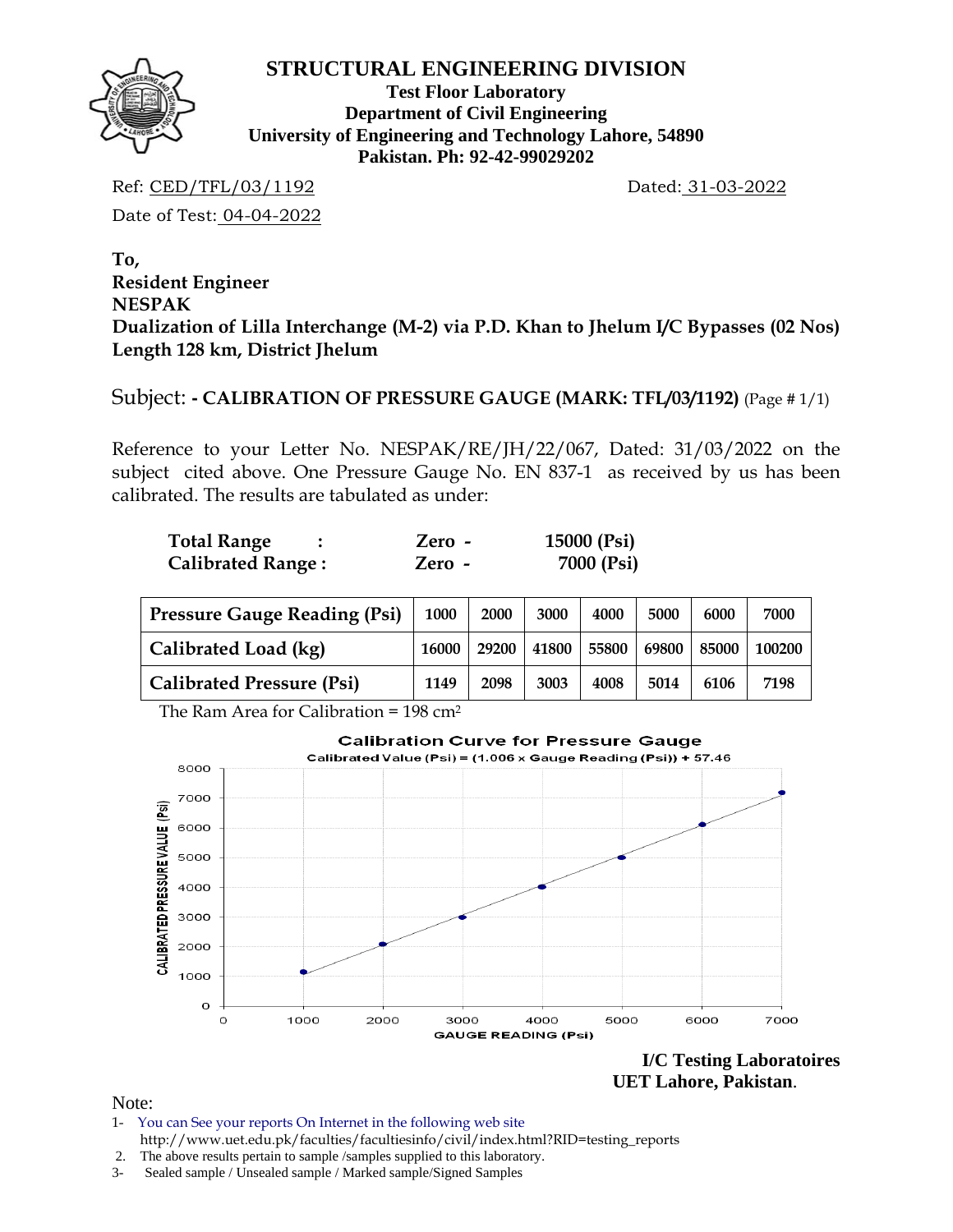

**Test Floor Laboratory Department of Civil Engineering University of Engineering and Technology Lahore, 54890 Pakistan. Ph: 92-42-99029202** 

To, RE (QA/QC) DBH Jv MC Projects

Reference # CED/TFL 1204 (Dr. Qasim Khan) Dated: 04-04-2022 Reference of the request letter # DBHJVMC/QAQC//2022/09/UET Dated: 04-04-2022

| <b>Tension Test Report</b> | $(Page - 1/3)$                                  |
|----------------------------|-------------------------------------------------|
| Date of Test               | 04-04-2022                                      |
| Gauge length               | 640 mm                                          |
| Description                | Steel Strand Tensile Test as per ASTM A-416-94a |

| Sr. No.                          | <b>Nominal</b><br><b>Diameter</b> | <b>Nominal</b><br>Weight | <b>Measured</b><br>weight | <b>Yield strength</b><br>clause $(6.3)$ |        | <b>Breaking</b><br>strength<br>clause $(6.2)$ |        | <b>Modulus</b> of<br>Elasticity<br>Young's<br>$\mathbf{F}$ | % Elongation | Remarks / Coil No. |
|----------------------------------|-----------------------------------|--------------------------|---------------------------|-----------------------------------------|--------|-----------------------------------------------|--------|------------------------------------------------------------|--------------|--------------------|
|                                  | (mm)                              | (kg/km)                  | (kg/km)                   | (kg)                                    | (kN)   | (kg)                                          | (kN)   | GPa                                                        |              |                    |
| $\mathbf{1}$                     | 12.70<br>(1/2")                   | 775.0                    | 787.0                     | 17400                                   | 170.69 | 19000                                         | 186.39 | 199                                                        | >3.50        | XX                 |
| $\overline{2}$                   | 12.70<br>(1/2")                   | 775.0                    | 784.0                     | 17300                                   | 169.71 | 19200                                         | 188.35 | 199                                                        | >3.50        | XX                 |
|                                  |                                   |                          |                           |                                         |        |                                               |        |                                                            |              |                    |
| ٠                                |                                   |                          |                           | ۰                                       |        | ۰                                             |        | ٠                                                          |              |                    |
|                                  |                                   |                          |                           |                                         |        |                                               |        |                                                            |              |                    |
|                                  |                                   |                          |                           |                                         |        |                                               |        |                                                            |              |                    |
| <b>Only two samples for Test</b> |                                   |                          |                           |                                         |        |                                               |        |                                                            |              |                    |

Note:

1. Modulus of Elasticity is based on nominal steel area of the steel strand vide clause 13.3 of ASTM – A416a 2. Load versus percentage strain graphs are attached

> **I/C Testing Laboratoires UET Lahore, Pakistan**.

Note:

1- You can See your reports On Internet in the following web site http://www.uet.edu.pk/faculties/facultiesinfo/civil/index.html?RID=testing\_reports

2. The above results pertain to sample /samples supplied to this laboratory.

3- Sealed sample / Unsealed sample / Marked sample/Signed Samples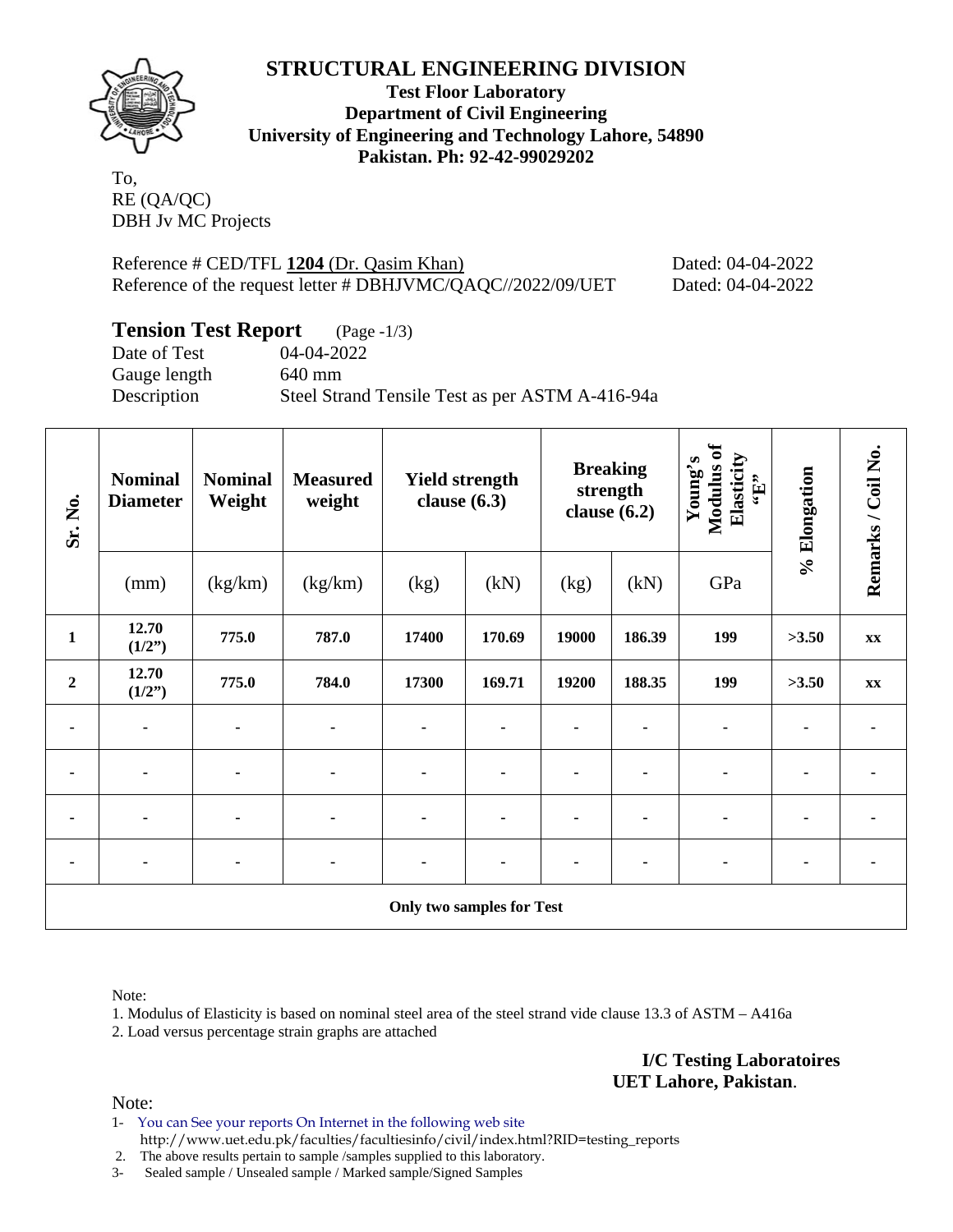

**Test Floor Laboratory Department of Civil Engineering University of Engineering and Technology Lahore, 54890 Pakistan. Ph: 92-42-99029202** 

To, RE (QA/QC) DBH Jv MC Projects

Reference # CED/TFL 1204 (Dr. Qasim Khan) Dated: 04-04-2022 Reference of the request letter # DBHJVMC/QAQC//2022/09/UET Dated: 04-04-2022

**Graph**  $(Page - 2/3)$ 



**I/C Testing Laboratoires UET Lahore, Pakistan**.

### Note:

1- You can See your reports On Internet in the following web site http://www.uet.edu.pk/faculties/facultiesinfo/civil/index.html?RID=testing\_reports

2. The above results pertain to sample /samples supplied to this laboratory.

3- Sealed sample / Unsealed sample / Marked sample/Signed Samples